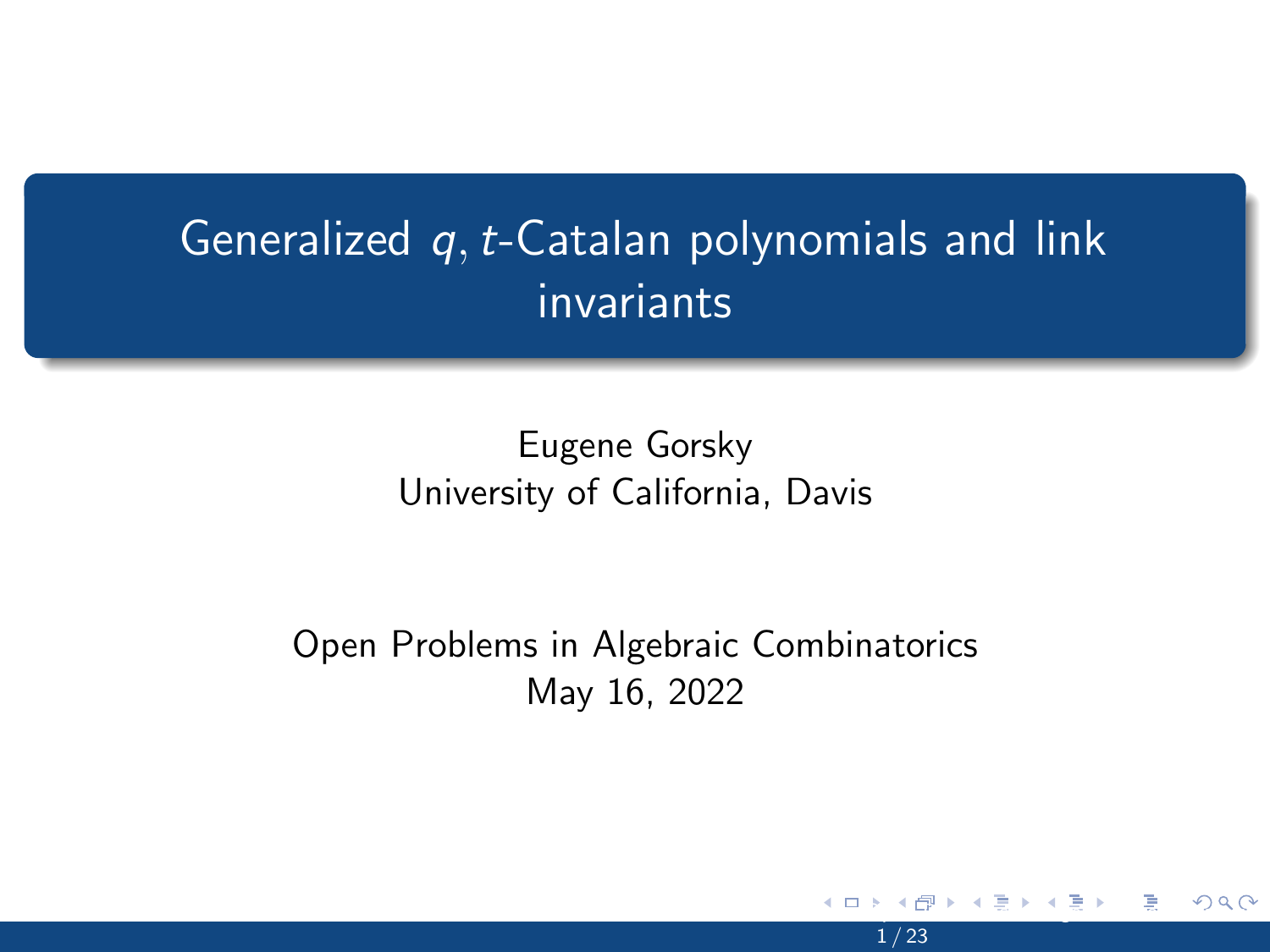<span id="page-1-0"></span>Khovanov and Rozansky defined in 2005 a triply graded link homology theory which generalizes HOMFLY-PT polynomial. In this talk, I will describe the progress in understanding this homology, focusing on:

<u>Pr[ob](#page-2-0)[lem](#page-0-0)[s i](#page-1-0)[n](#page-2-0) [Alg](#page-0-0)[eb](#page-1-0)[rai](#page-2-0)c Power</u>

- Examples of computations of Khovanov-Rozansky homology
- $\bullet$  Connections to q, t-Catalan combinatorics
- General structures in Khovanov-Rozansky homology
- **Geometric models for some classes of links**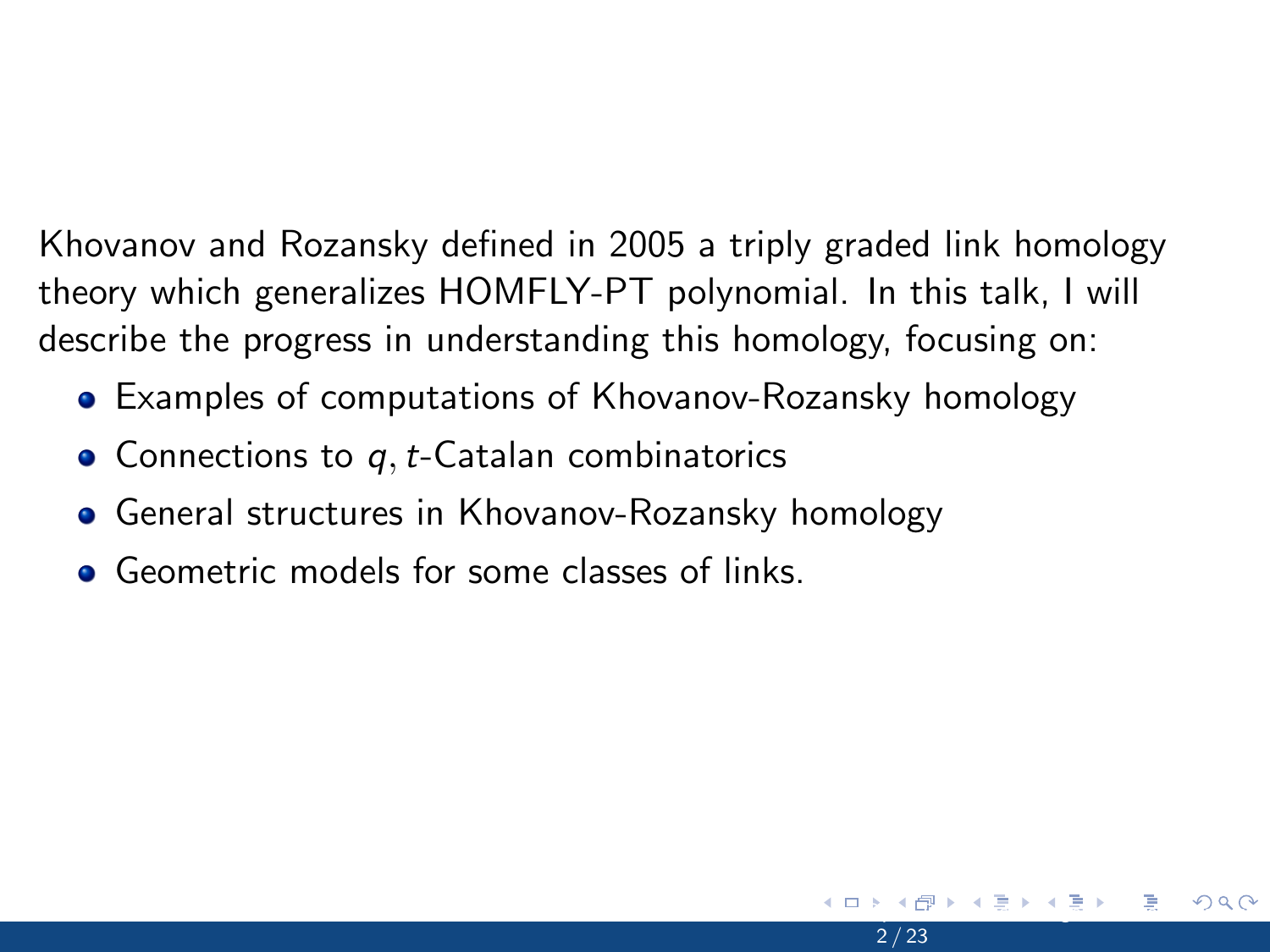<span id="page-2-0"></span>The HOMFLY-PT invariant of links is defined by the following rules:



Given an (oriented) link diagram in the plane, we can use these rules to simplify it until the link becomes trivial.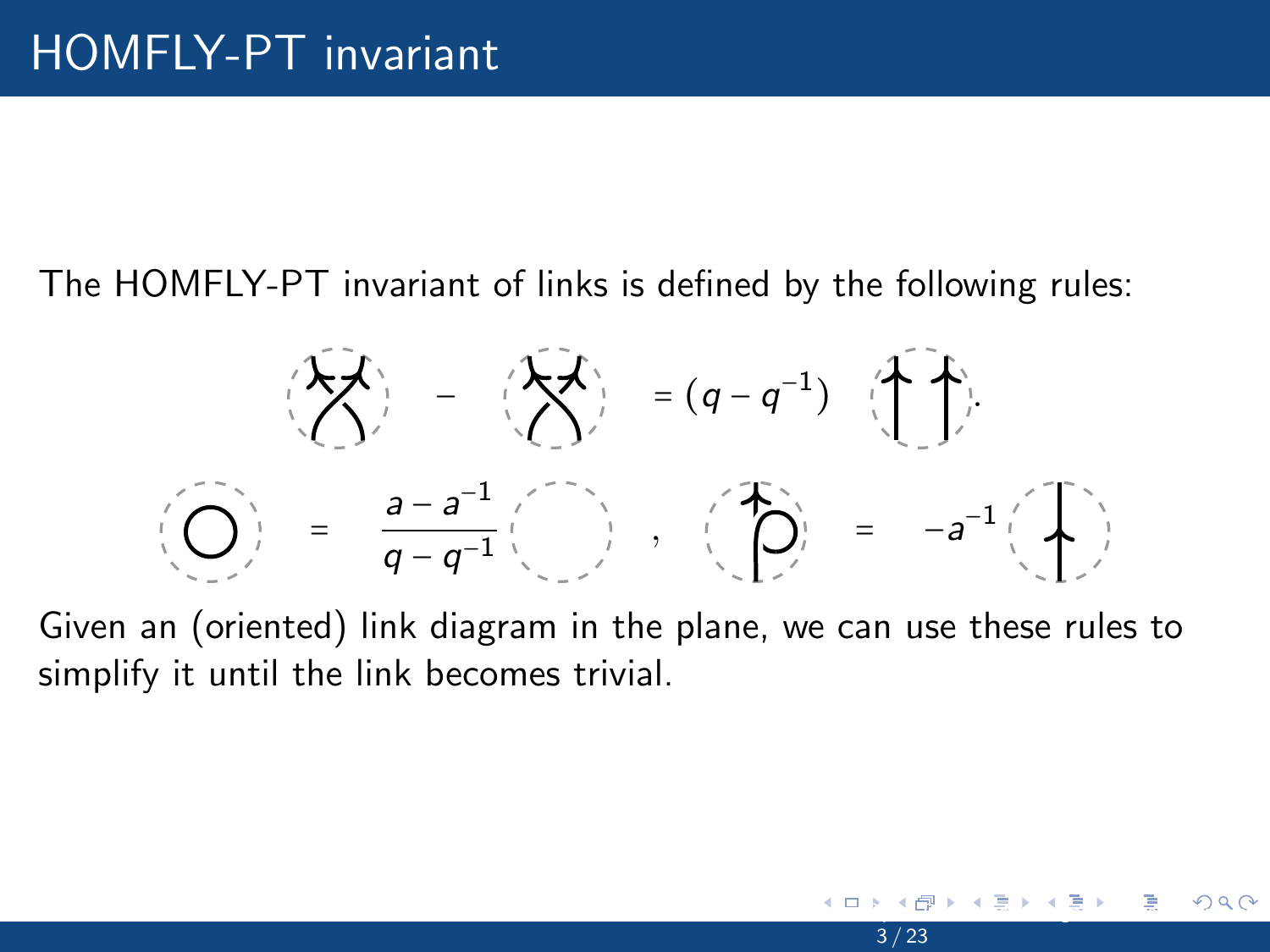<span id="page-3-0"></span>Khovanov and Rozansky defined HOMFLY homology and proved that it is a link invariant. To any link they assign a triply graded vector space  $\mathcal{H} = \bigoplus_{i,j,k} \mathcal{H}_{i,j,k}$  such that the graded Euler characteristic

$$
\sum_{i,j,k} q^i a^j (-1)^k \dim \mathcal{H}_{i,j,k} = P(a,q)
$$

recovers the HOMFLY-PT polynomial.

The definition of Khovanov-Rozansky homology is quite involved and uses Hochschild homology for complexes of Soergel bimodules. We will not need it.

[Op](#page-4-0)[en](#page-2-0) [Pr](#page-3-0)[ob](#page-4-0)[le](#page-2-0)[m](#page-3-0)[s i](#page-6-0)[n](#page-7-0) [Al](#page-2-0)[g](#page-3-0)[eb](#page-6-0)[rai](#page-7-0)[c C](#page-0-0)[ombi](#page-22-0)natorics May 16, 2022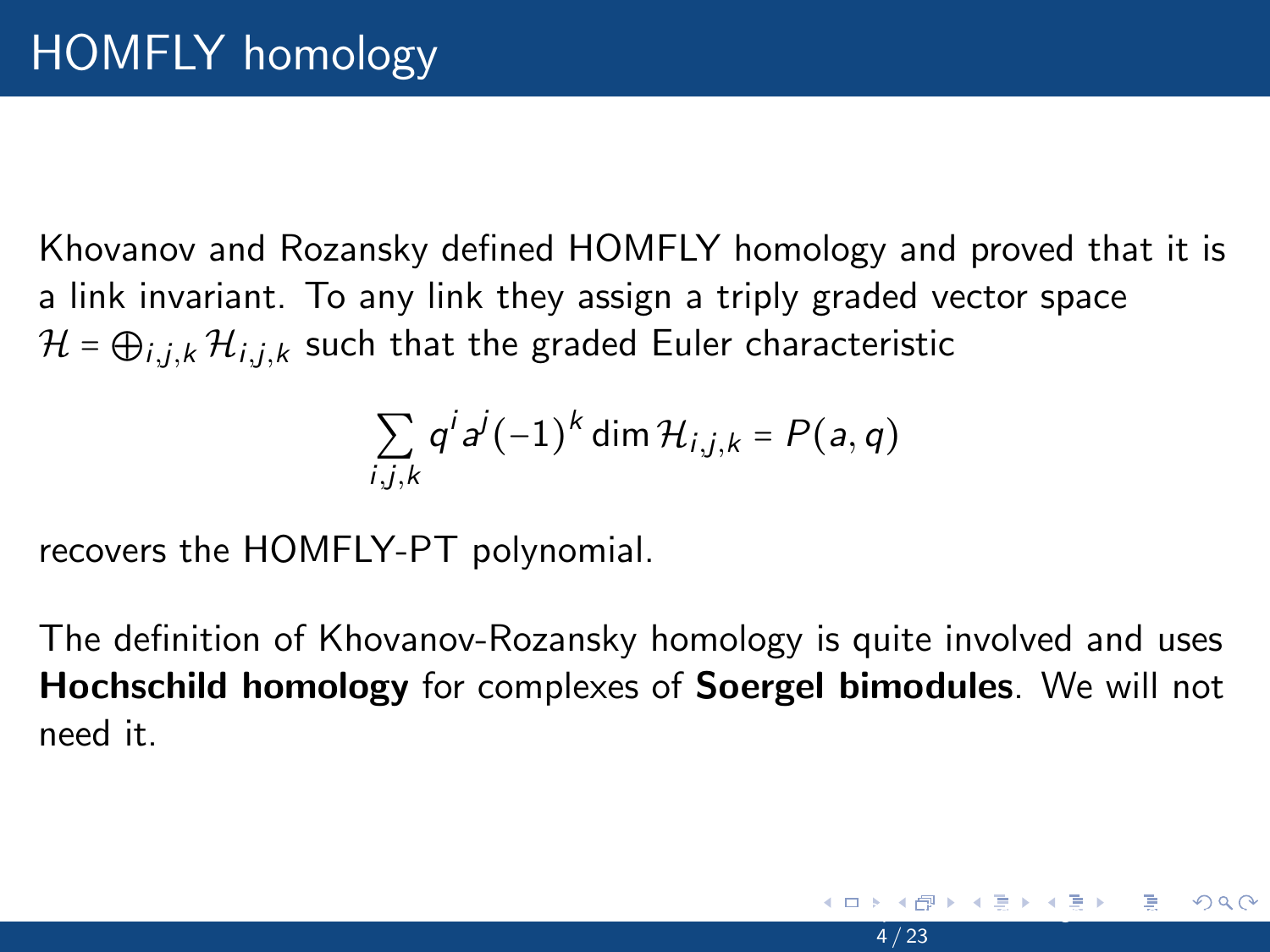### <span id="page-4-0"></span>[HOMFLY-PT homology: examples](#page-3-0)

Here is the  $(3,4)$  torus knot $^1$  and its Khovanov-Rozansky homology $^2$ :





FIGURE 3.7. Differentials for  $T_{3,4}$ . The bottom row of dots has *a*-grading 6. The leftmost dot on that row has  $q$ -grading  $-6$ , which you can determine by noting that the vertical axis of symmetry corresponds to the line  $q = 0$ .

Each dot represents a generator in Khovanov-Rozansky homology, so the total dimension of homology is  $5 + 5 + 1 = 11$ .

<sup>1</sup>Picture credit: The Knot Atlas

 $2$ Picture credit: S. Gukov, N. Dunfield, J. Rasmuss[en](#page-3-0)  $\longleftrightarrow$  $\longleftrightarrow$  $\longleftrightarrow$  $\longleftrightarrow$  $\longleftrightarrow$  a[n](#page-7-0)d  $\longleftrightarrow$   $\longleftrightarrow$   $\Rightarrow$   $\longleftrightarrow$   $\Rightarrow$   $\longleftrightarrow$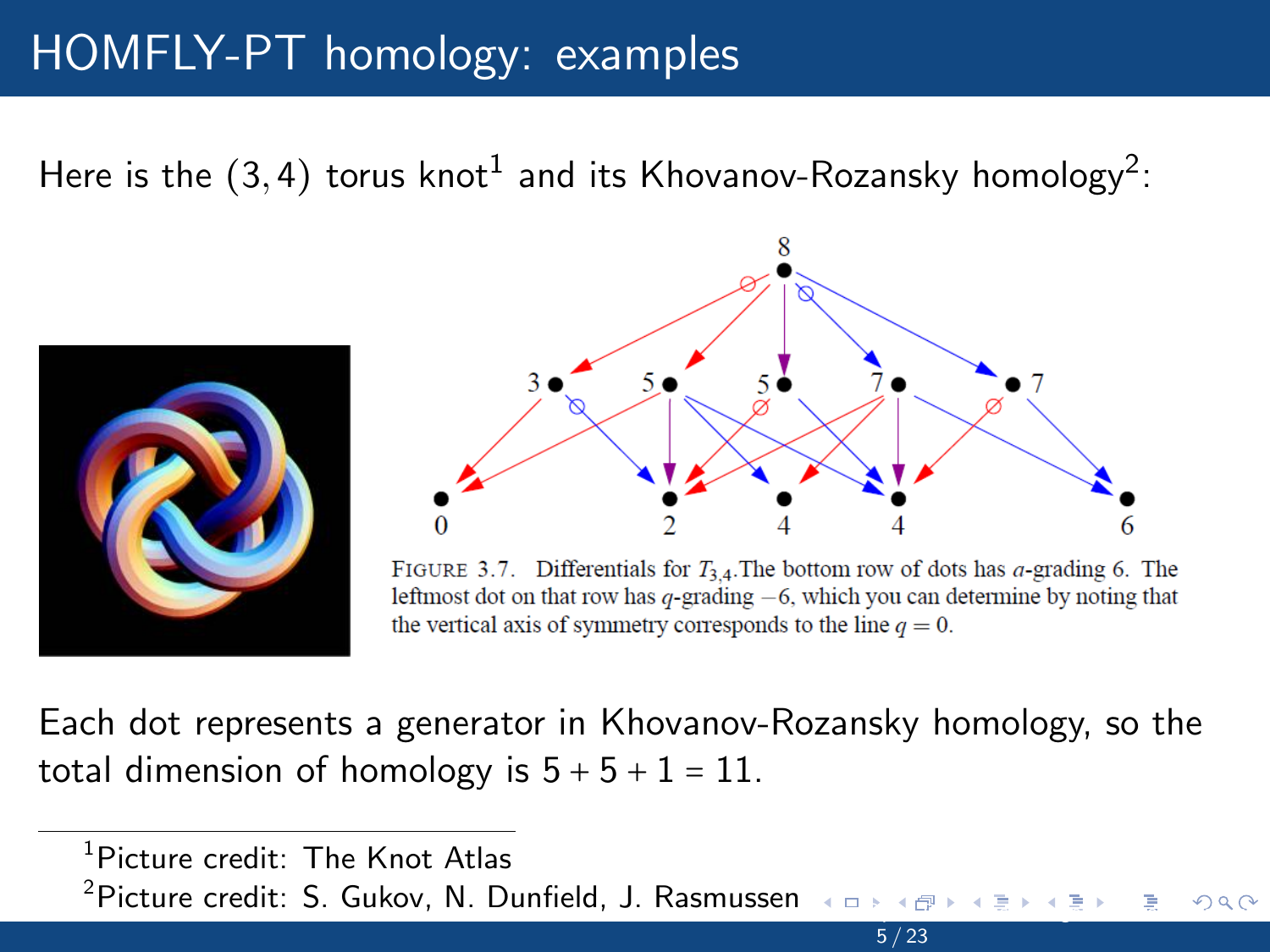### <span id="page-5-0"></span>[HOMFLY-PT homology: examples](#page-3-0)

Observe that there are 5 ways to draw two non-intersecting diagonals in a pentagon,  $5$  ways to draw one diagonal. and  $1$  way to draw no diagonals, in total  $5 + 5 + 1 = 11$ .



The number of triangulations of an *n*-gon is called the **Catalan number**.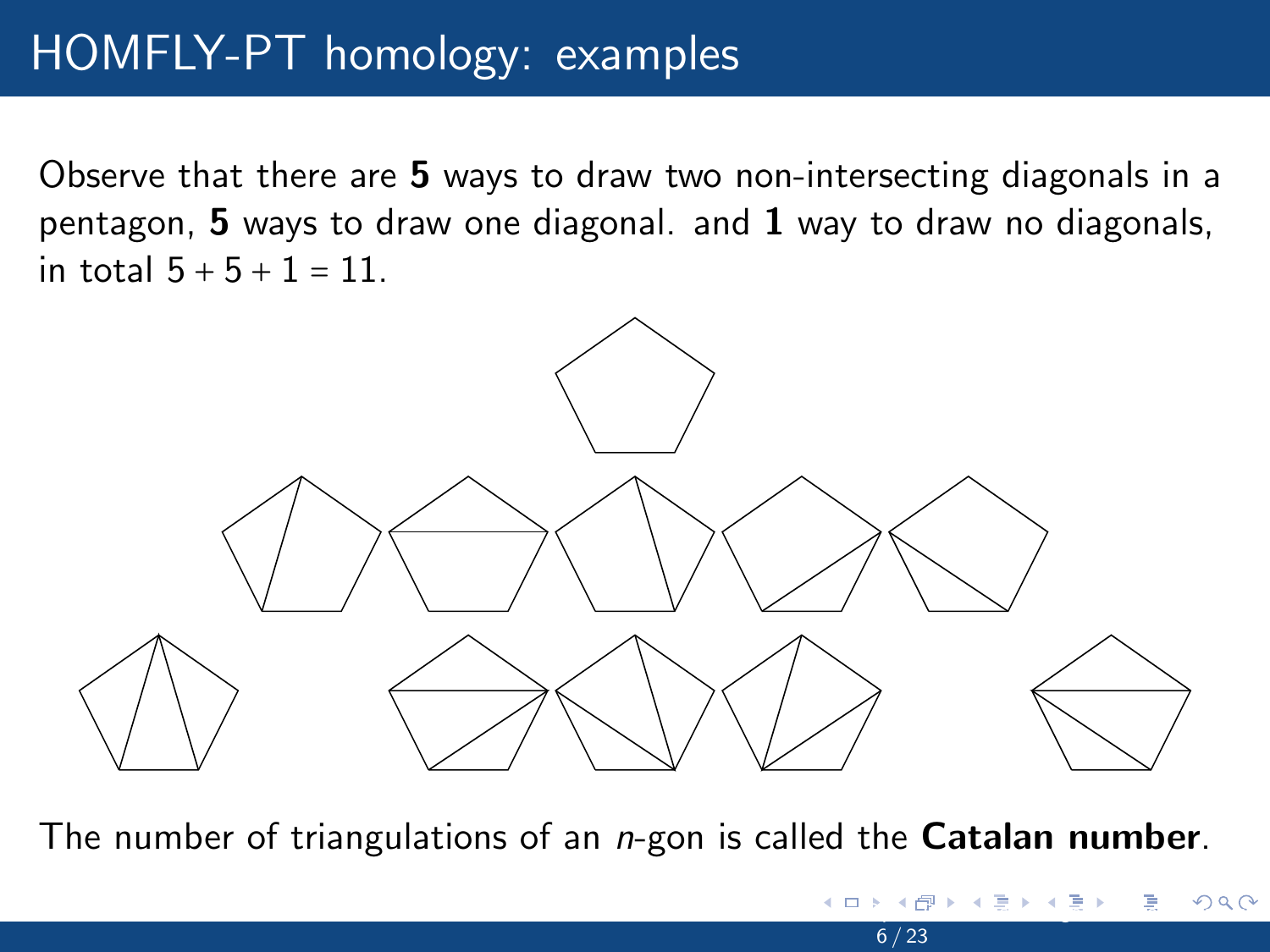<span id="page-6-0"></span>The following result was proved by Hogancamp and Mellit in 2017, following my conjecture from 2010:

### Theorem (Hogancamp, Mellit)

a) The total dimension of HOMFLY homology for the  $(n, n+1)$  torus knot equals the number of ways to draw non-intersecting diagonals in the  $(n+2)$ -gon.

b) The bigraded dimension of the "bottom row" of HOMFLY homology for the  $(n, n+1)$  torus knot equals the q, t-Catalan number  $c_n(q, t)$ . c) More generally, the bigraded dimension of the "bottom row" of HOMFLY homology for the  $(m, n)$  torus knot equals the corresponding rational q, t-Catalan number  $c_{m,n}(q,t)$ .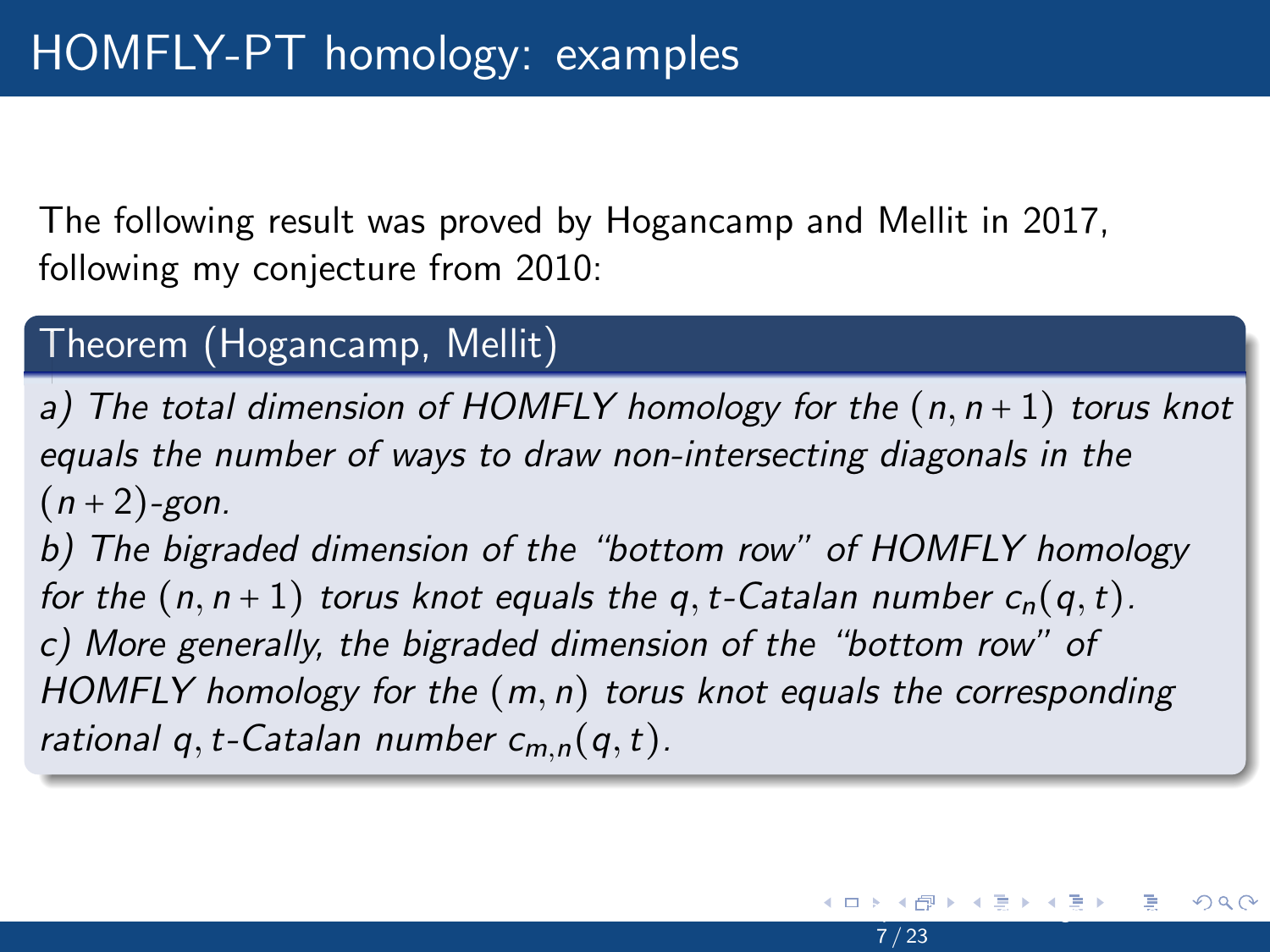### <span id="page-7-0"></span>q,t[-Catalan numbers](#page-7-0)

The q, t-Catalan numbers and their rational analogues were introduced and studied by Bergeron, Garsia, Haiman, Haglund and many others. They can be defined as

$$
c_{m,n}(q,t)=\sum_{D}q^{{\rm area}(D)}t^{{\rm dimv}(D)}
$$

where the sum is over all lattice paths D in the  $m \times n$  rectangle which do not cross the diagonal, and  $area(D)$ ,  $dim(y)$  are certain combinatorial statistics. Here  $area(D) = 4$ :



<u>Pr[ob](#page-8-0)[le](#page-6-0)[m](#page-7-0)[s i](#page-10-0)[n](#page-11-0) [Al](#page-6-0)[g](#page-7-0)[eb](#page-10-0)[rai](#page-11-0)c Power</u>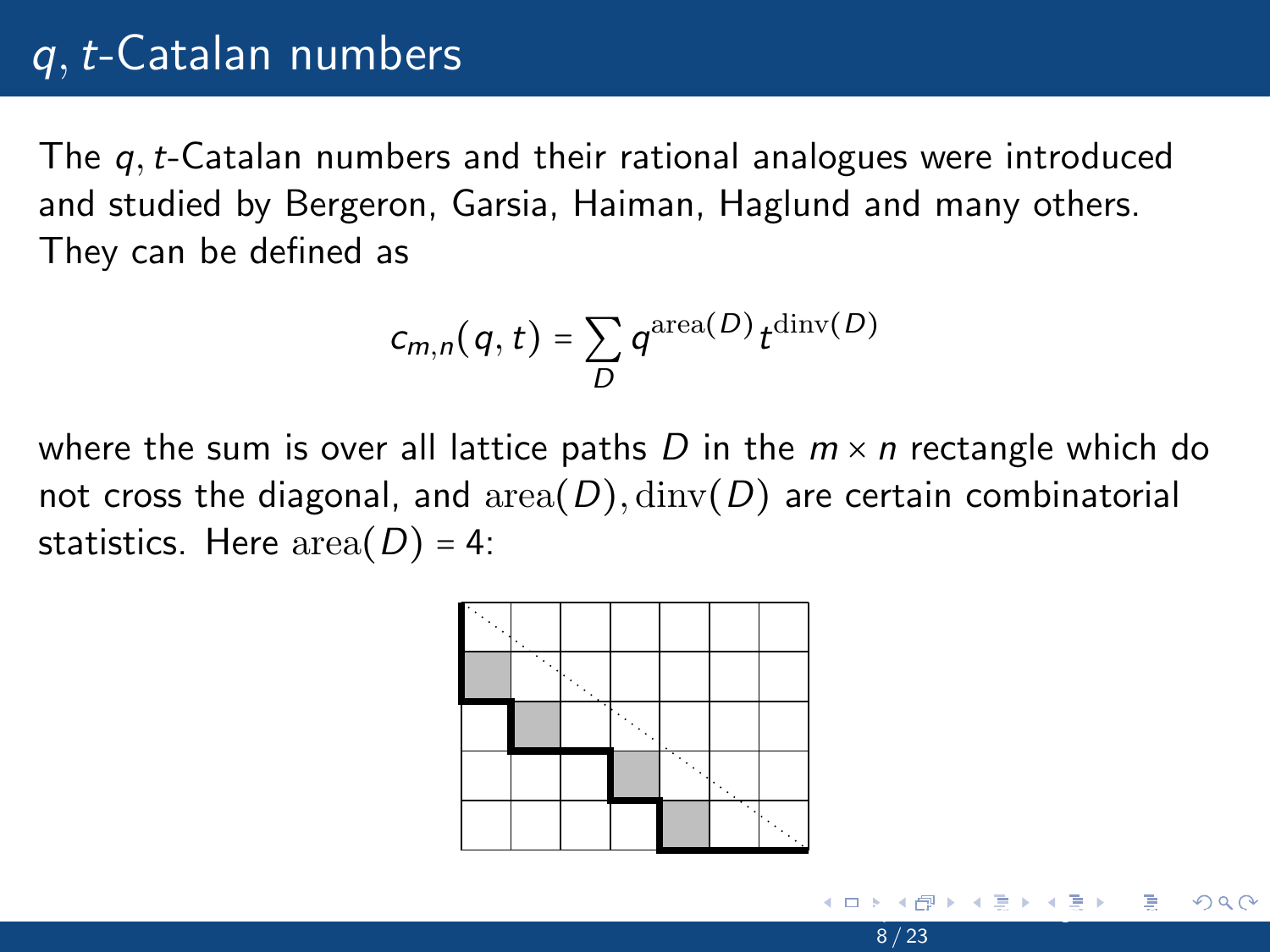### <span id="page-8-0"></span> $q, t$ [-Catalan numbers](#page-7-0)

The definition of  $\dim(V)$  is more complicated:

$$
\dim(V(D)) = \sharp \left\{ \Box \in D : \frac{a(\Box)}{\ell(\Box) + 1} < \frac{m}{n} < \frac{a(\Box) + 1}{\ell(\Box)} \right\}
$$



<u>Pr[ob](#page-9-0)[le](#page-6-0)[m](#page-7-0)[s i](#page-10-0)[n](#page-11-0) [Al](#page-6-0)[g](#page-7-0)[eb](#page-10-0)[rai](#page-11-0)c Power</u>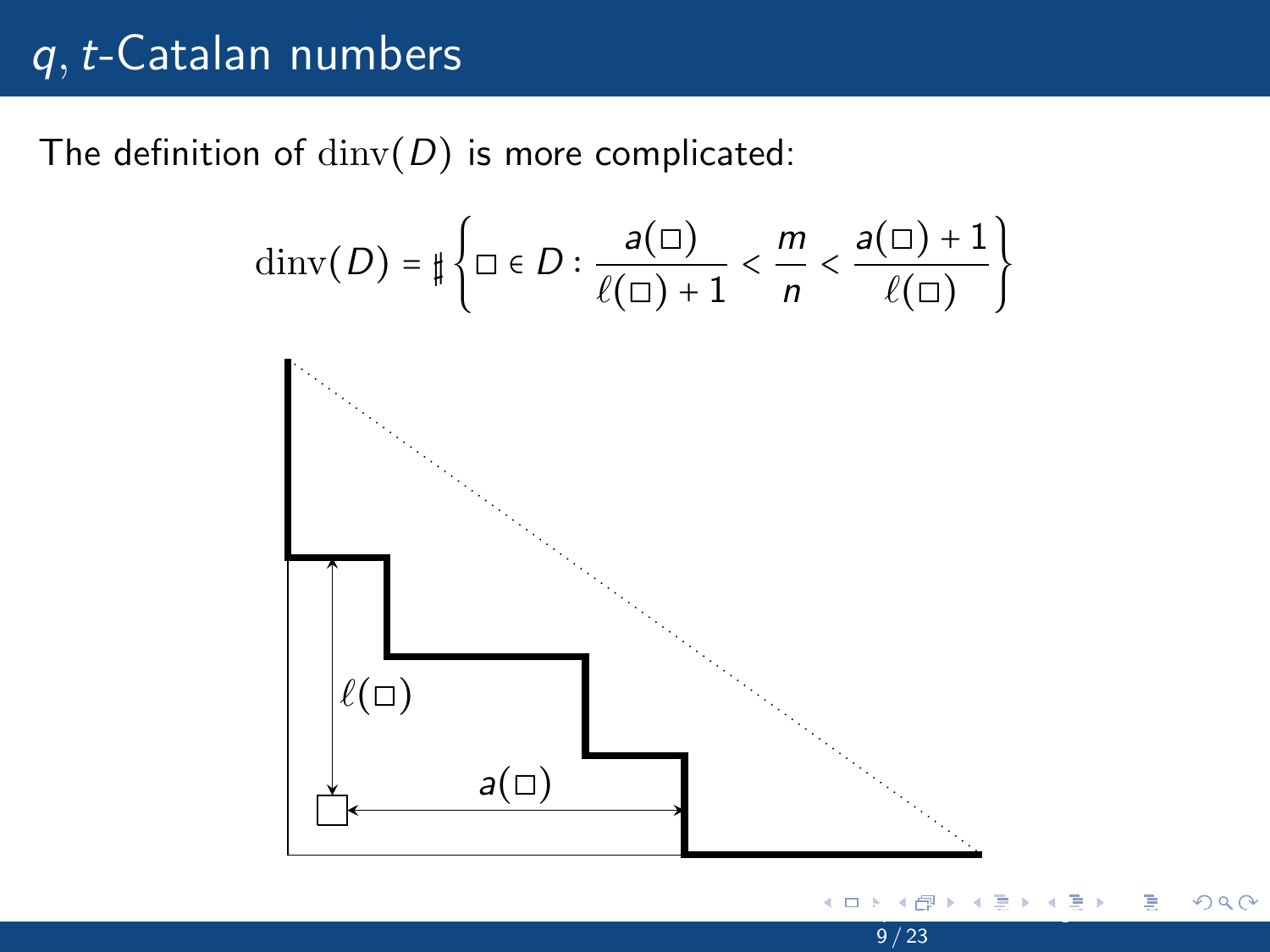## <span id="page-9-0"></span>q,t[-Catalan numbers](#page-7-0)

The following theorem is a special case of "Rational Shuffle Conjecture" of G.-Negut,,Bergeron-Garsia-Leven-Xin:

#### Theorem (Mellit)

Suppose that  $GCD(m, n) = 1$ . We have

$$
c_{m,n}(q,t) = \sum_{D} q^{\text{area}(D)} t^{\text{dinv}(D)} =
$$
  

$$
\sum_{T \in \text{SYT}(n)} \frac{z_1^{d_1} \cdots z_n^{d_n}}{(1 - z_i^{-1})(1 - qtz_i/z_{i+1})} \prod_{i < j} \frac{(1 - z_i/z_j)(1 - qtz_i/z_j)}{(1 - qz_i/z_j)(1 - tz_i/z_j)}
$$

where the sum is over all standard Young tableaux  $\tau$  of size n,  $z_i$  is the  $(q, t)$ -content of a box labeled by i in T and  $d_i = \lceil \frac{im}{n} \rceil$  $\left\lfloor \frac{m}{n} \right\rfloor - \left\lceil \frac{(i-1)m}{n} \right\rceil$  $\frac{1}{n}$ ].

As a consequence, the left hand side is symmetric in  $q$  and  $t$ . The right hand side is a polynomial in  $q$  and  $t$  with nonnegative coefficients, and symmetric in  $m$  and  $n$ . [Op](#page-10-0)[en](#page-8-0) [Pr](#page-9-0)[ob](#page-10-0)[le](#page-6-0)[m](#page-7-0)[s i](#page-10-0)[n](#page-11-0) [Al](#page-6-0)[g](#page-7-0)[eb](#page-10-0)[rai](#page-11-0)[c C](#page-0-0)[ombi](#page-22-0)natorics May 16, 2022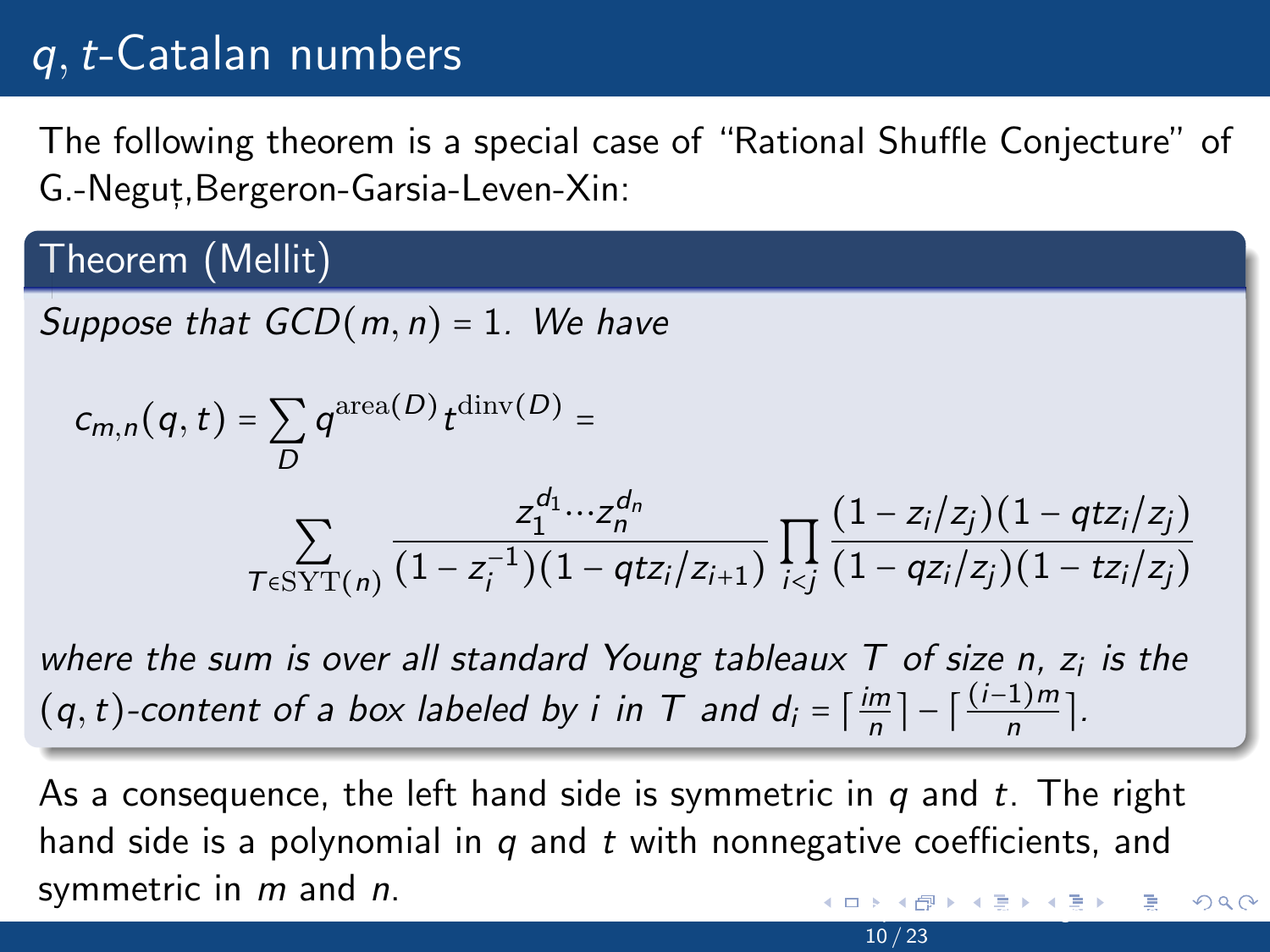## <span id="page-10-0"></span>q,t[-Catalan numbers](#page-7-0)

The q, t-Catalan numbers are related to:

- Combinatorics of Macdonald polynomials and Shuffle Conjecture
- Geometry of the Hilbert scheme of points on the plane
- Representation theory of DAHA and Elliptic Hall Algebra

Overall, there are several very different ways to compute  $c_{m,n}(q,t)$ , and hence the HOMFLY homology of torus knots are known.

#### Problem

The generalized  $q, t$ -Catalan numbers are given by the above formula with arbitrary  $d_1, \ldots, d_n$ . How to understand them combinatorically? Conjecturally, for  $d_1 \geq d_2 \cdots \geq d_n$  these have nonnegative coefficients and correspond to HOMFLY homology of certain knots.

There are few other classes of knots with known HOMFLY homology. Nakagane and Sano recently computed HOMFLY homology for all knots with at most 10 crossings, and most 11-crossing knots, so there is a lot of data to be explored. [Op](#page-11-0)[en](#page-9-0) [Pr](#page-10-0)[ob](#page-11-0)[le](#page-6-0)[m](#page-7-0)[s i](#page-10-0)[n](#page-11-0) [Al](#page-6-0)[g](#page-7-0)[eb](#page-10-0)[rai](#page-11-0)[c C](#page-0-0)[ombi](#page-22-0)natorics May 16, 2022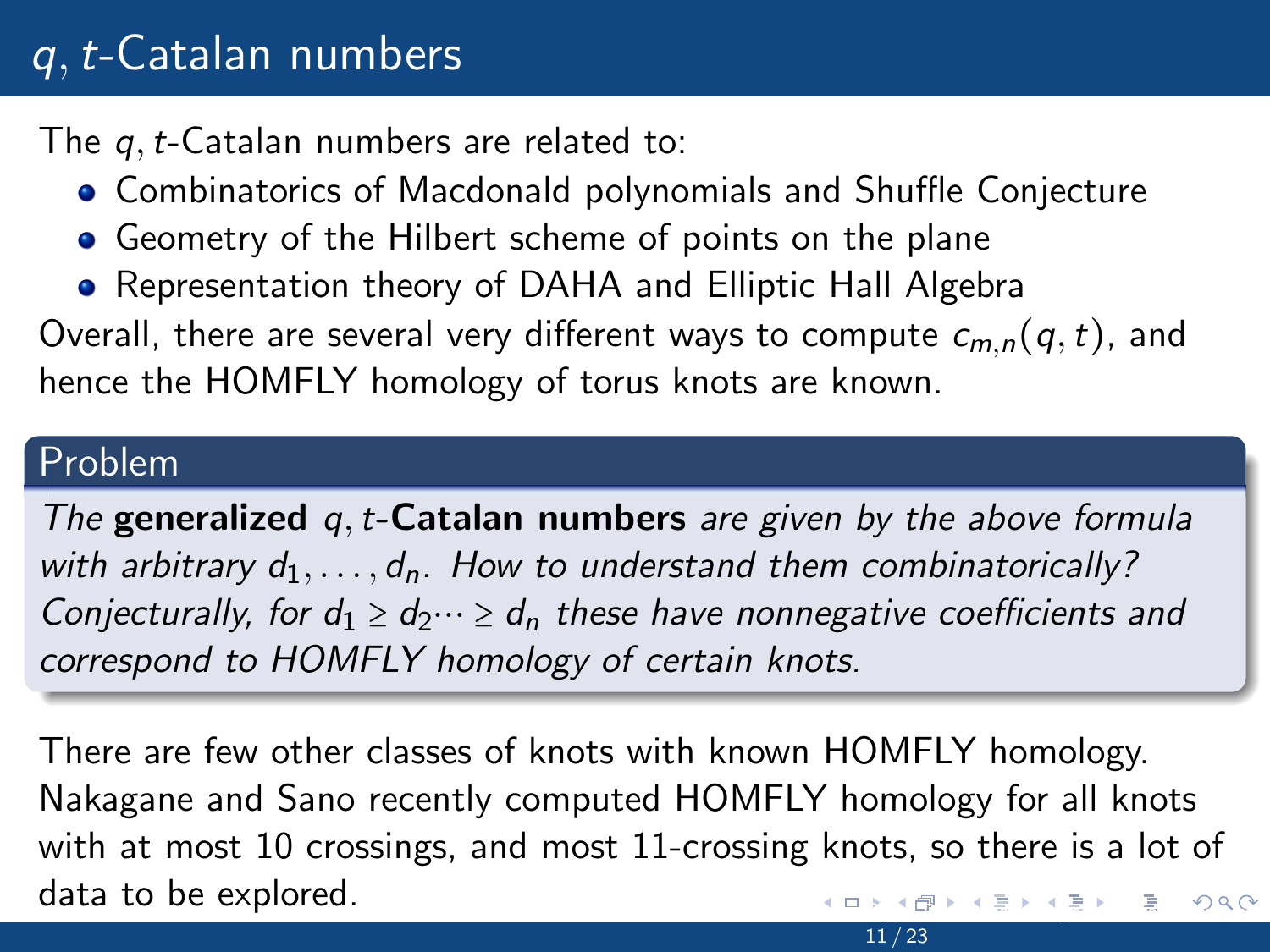### <span id="page-11-0"></span>[HOMFLY-PT homology: structures](#page-11-0)

The following result was conjectured by Gukov, Dunfield and Rasmussen in 2005, but took very long time to prove.

### Theorem (G., Hogancamp, Mellit, 2021)

The HOMFLY homology of any knot is symmetric around the vertical axis. Furthermore, there is an action of the Lie algebra  $\mathfrak{sl}(2)$  in HOMFLY homology which yields this symmetry.

Related results were obtained by Galashin-Lam and Oblomkov-Rozansky.



FIGURE 3.7. Differentials for  $T_{3,4}$ . The bottom row of dots has *a*-grading 6. The leftmost dot on that row has  $q$ -grading  $-6$ , which you can determine by noting that the vertical axis of symmetry corresponds to the line  $q = 0$ .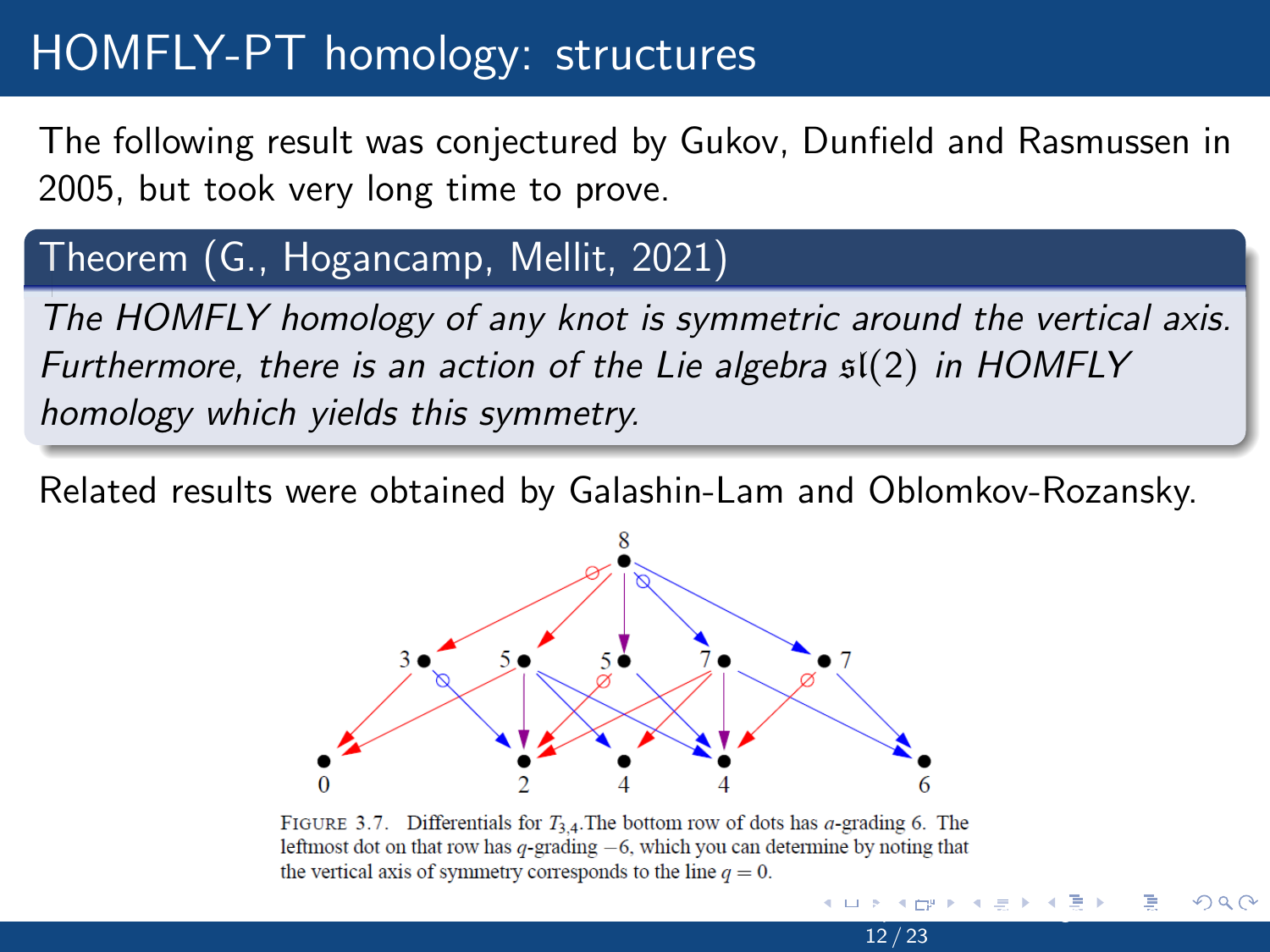<span id="page-12-0"></span>For torus knots, the symmetry implies  $c_{m,n}(q,t) = c_{m,n}(t,q)$ , which is a highly nontrivial combinatorial identity.

For links with several (say,  $r$ ) components, the HOMFLY homology is infinite-dimensional and it is a module over the polynomial ring  $\mathbb{C}[x_1,\ldots,x_r]$ . Hogancamp and I defined a deformation, or y-ification of HOMFLY homology for links which depends on additional variables  $y_1, \ldots, y_r$ .

 $\triangleright$  $\triangleright$  $\triangleright$  $\triangleright$  $\triangleright$  4 [Pr](#page-12-0)[ob](#page-13-0)le[m](#page-11-0)[s i](#page-13-0)[n](#page-14-0) [Al](#page-10-0)g[eb](#page-13-0)[rai](#page-14-0)[c C](#page-0-0)[ombi](#page-22-0)natorics May  $\triangleright$ 

13 / 23

### Theorem (G., Hogancamp, Mellit, 2021)

The y-ified homology of any link is symmetric, and the symmetry exchanges  $x_i$  with  $y_i$ .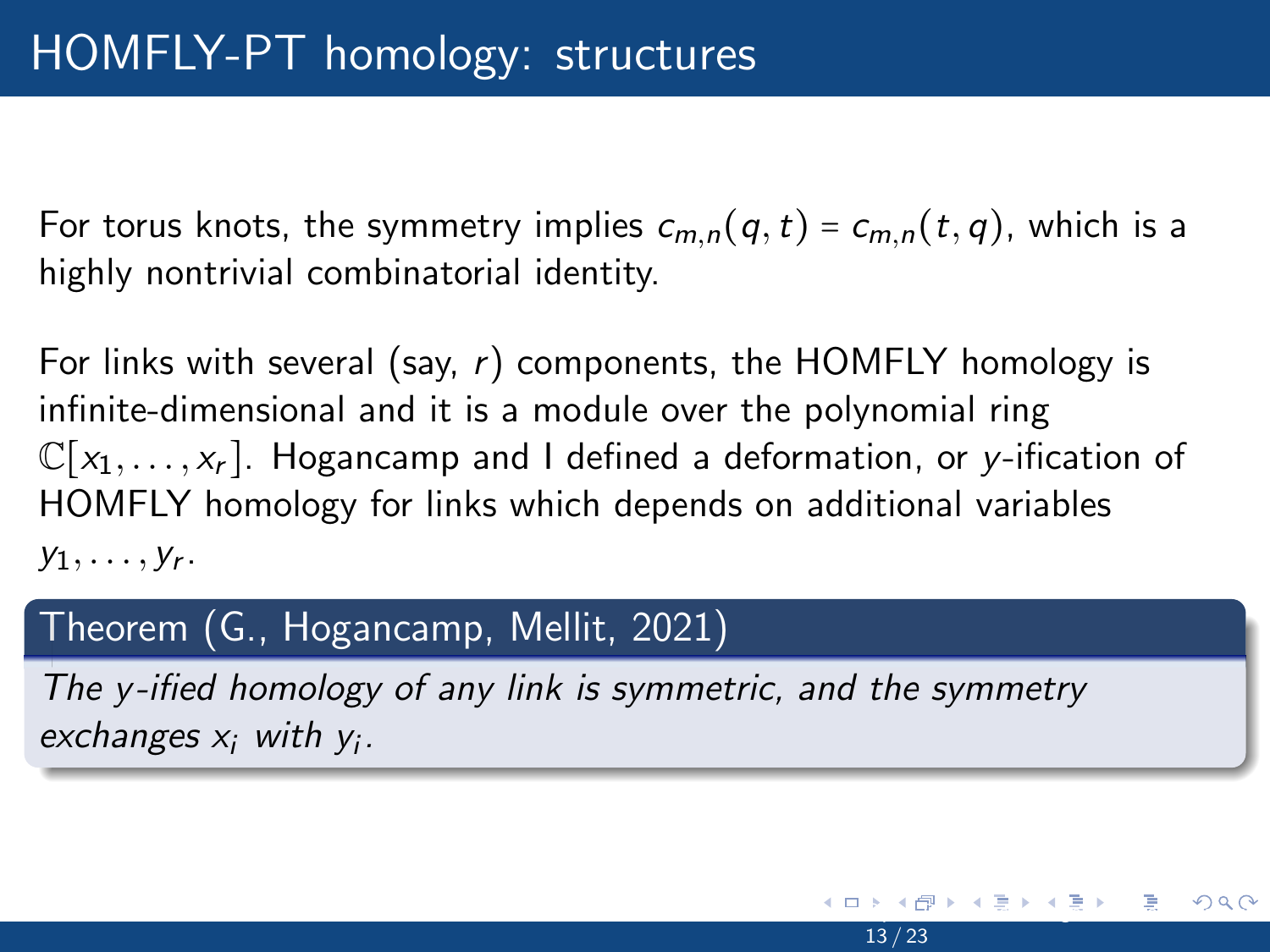<span id="page-13-0"></span>For example, consider the  $(n, n)$  torus link with n unknotted components which are pairwise linked.

### Theorem (G., Hogancamp, 2017)

a) The "bottom row" of the y-ified homology of the  $(n, n)$  torus link is isomorphic to the ideal

$$
J=\bigcap_{i\neq j}(x_i-x_j,y_i-y_j)\subset\mathbb{C}[x_1,\ldots,x_n,y_1,\ldots,y_n]
$$

which is the defining ideal for the union of diagonals in  $(\mathbb{C}^2)^n$ . b) The HOMFLY homology of the  $(n, n)$  torus link is isomorphic to  $J/(y_1, \ldots, y_n)J$ .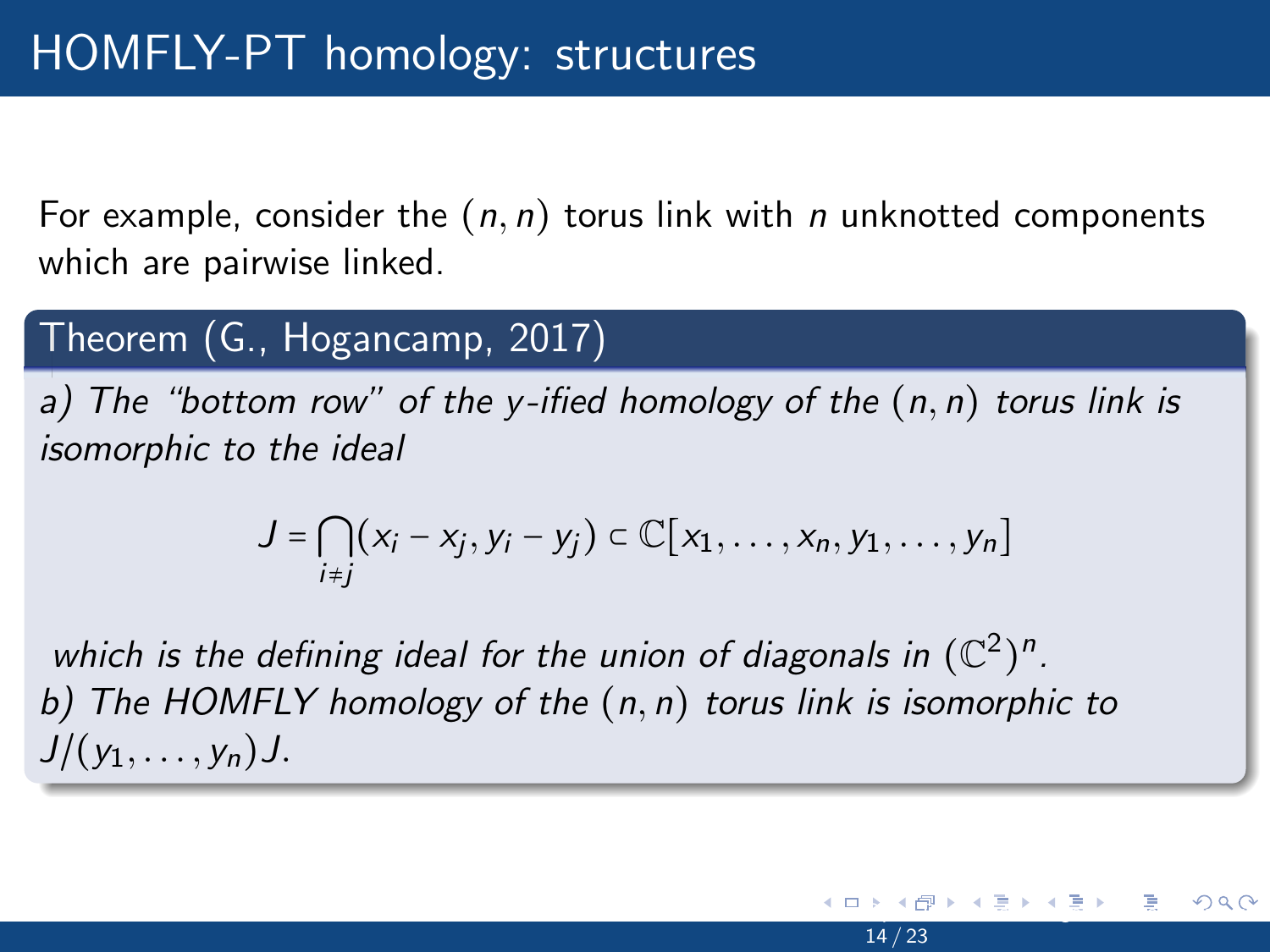### <span id="page-14-0"></span>[HOMFLY-PT homology: geometric models](#page-14-0)

The first geometric model for HOMFLY homology is given by **braid varieties**. Recall that the braid group on the  $n$  strands is defined by generators  $\sigma_1, \ldots, \sigma_{n-1}$  and relations

$$
\sigma_i \sigma_{i+1} \sigma_i = \sigma_{i+1} \sigma_i \sigma_{i+1}, \sigma_i \sigma_j = \sigma_j \sigma_i \ (|i-j|>1).
$$

We define matrices

$$
B_i(z) = \begin{pmatrix} 1 & & & & & \\ & \ddots & & & & \\ & & 0 & 1 & & \\ & & 1 & z & & \\ & & & & \ddots & \\ & & & & & 1 \end{pmatrix}
$$

One can check that  $B_i(z_1)B_{i+1}(z_2)B_i(z_3) = B_{i+1}(z_3)B_i(z_2 - z_1z_3)B_{i+1}(z_1).$  $B_i(z_1)B_{i+1}(z_2)B_i(z_3) = B_{i+1}(z_3)B_i(z_2 - z_1z_3)B_{i+1}(z_1).$  $B_i(z_1)B_{i+1}(z_2)B_i(z_3) = B_{i+1}(z_3)B_i(z_2 - z_1z_3)B_{i+1}(z_1).$ <u>Pr[ob](#page-15-0)[le](#page-13-0)[m](#page-14-0)[s in](#page-22-0) [Al](#page-13-0)[g](#page-14-0)[ebrai](#page-22-0)c Power</u>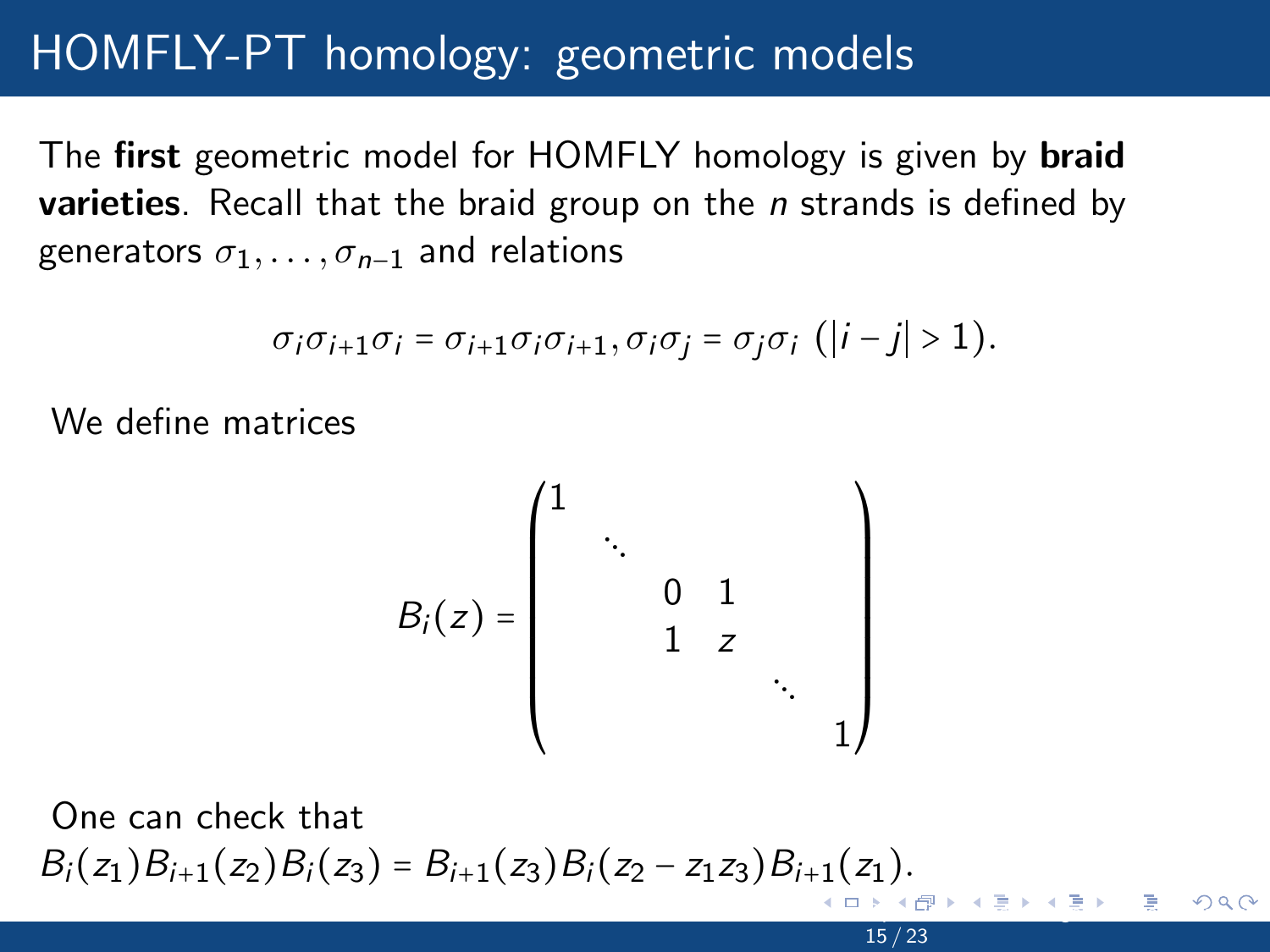### <span id="page-15-0"></span>[HOMFLY-PT homology: geometric models](#page-14-0)

Given a braid  $\beta = \sigma_{i_1} \cdots \sigma_{i_k}$ , we define the braid variety

$$
X(\beta) = \begin{cases} z_1, \ldots, z_k \; : \; B_{i_1}(z_1) \cdots B_{i_k}(z_k) \begin{pmatrix} 1 \\ 1 \end{pmatrix} \quad \text{upper-triangular} \end{cases}
$$

#### Theorem (Escobar; Casals, G., M. Gorsky, Simental)

 $X(\beta)$  is either empty or it is a smooth manifold of dimension k –  ${n \choose 2}$  $n\choose 2$ . If  $\beta$ closes to a knot then  $X(\beta) = (\mathbb{C}^*)^{n-1} \times Y(\beta)$  for some  $Y(\beta)$ .

#### Theorem (Webster-Williamson, Mellit, Trinh)

Suppose that  $\beta$  closes to a knot. The "bottom row" of HOMFLY homology is isomorphic to the homology of  $Y(\beta)$  equipped with weight filtration.

[Op](#page-16-0)[en](#page-14-0) [Pr](#page-15-0)[ob](#page-16-0)[le](#page-13-0)[m](#page-14-0)[s in](#page-22-0) [Al](#page-13-0)[g](#page-14-0)[ebrai](#page-22-0)[c C](#page-0-0)[ombi](#page-22-0)natorics May 16, 2022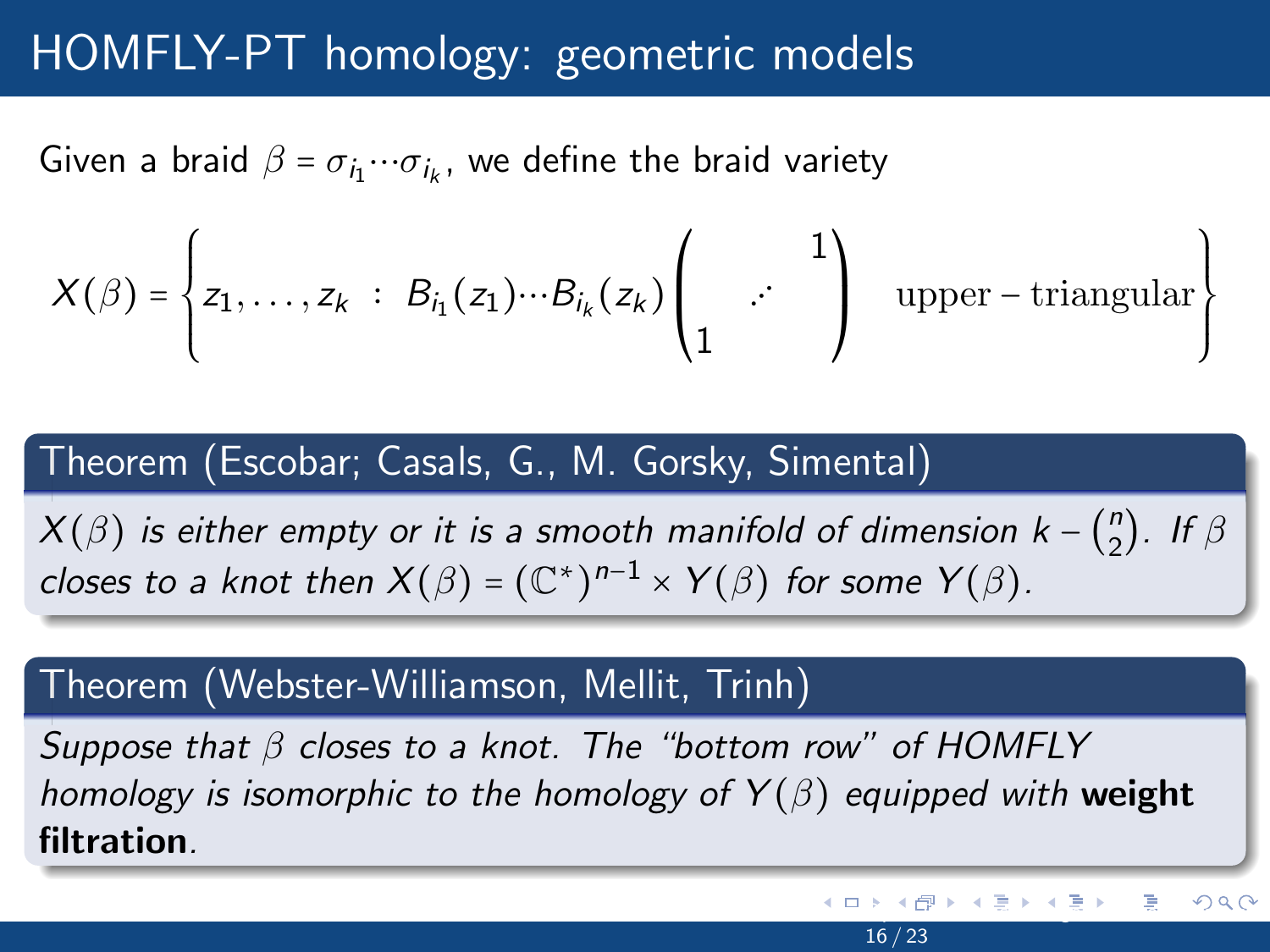#### <span id="page-16-0"></span>Example

For 
$$
\beta = \sigma_1^3
$$
 we have  $Y(\beta) = \{z_1, z_2, z_3 : z_1 + z_3 + z_1z_2z_3 = 1\} \subset \mathbb{C}^3$ .

### Theorem (Galashin, Lam, 2021)

For torus knots, the variety  $X(\beta)$  is isomorphic (up to  $(\mathbb{C}^*)^{\dots}$ ) to the open positroid variety  $\sqcap_{m,n}^{\circ} \subset Gr(m,n+m)$  defined by the non-vanishing of cyclically consecuitive minors. The homology of  $\mathsf{\Pi}^{\circ}_{m,n}$  equipped with weight filtration are given by q, t-Catalan numbers  $c_{m,n}(q,t)$ .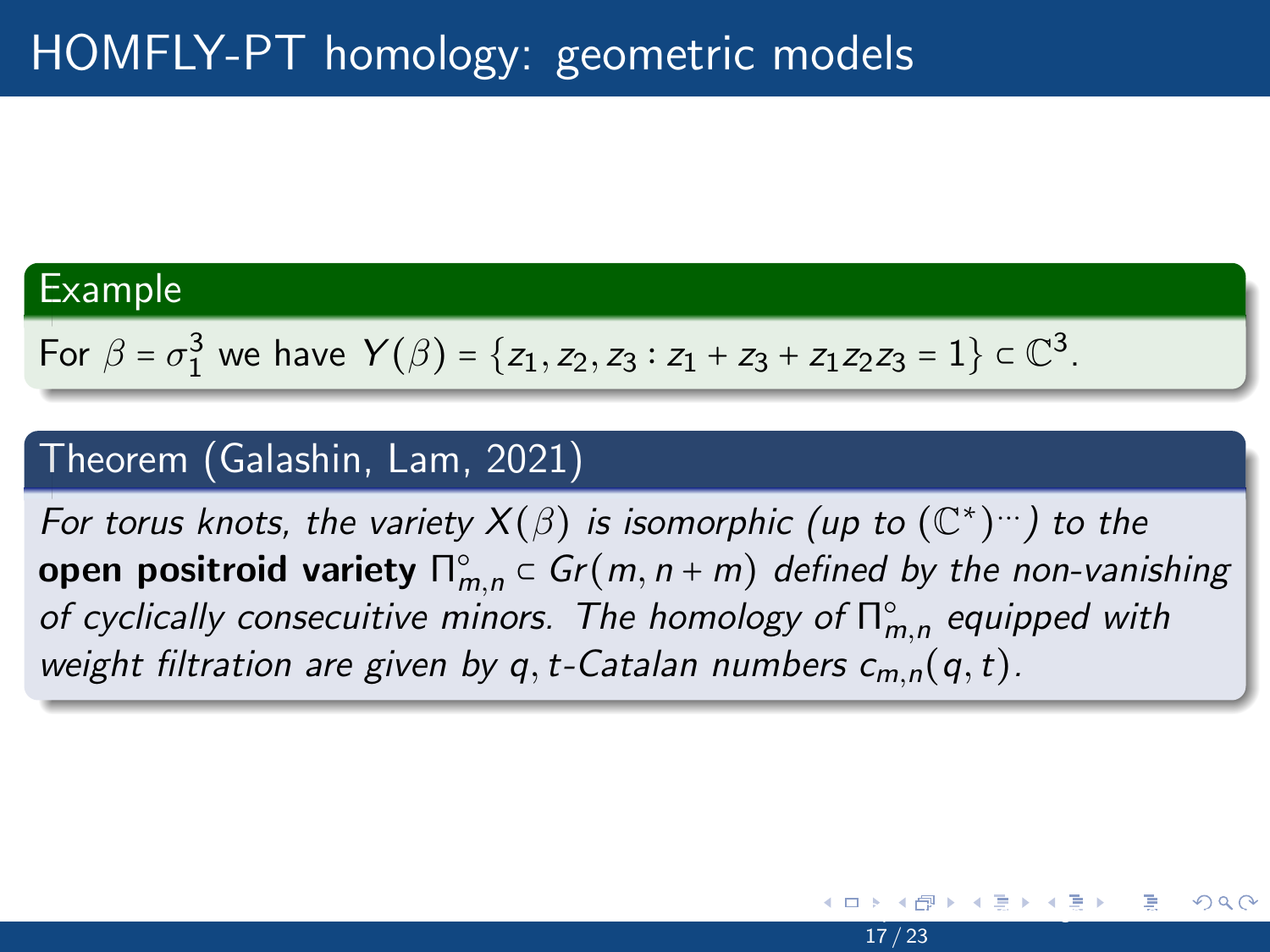### <span id="page-17-0"></span>[HOMFLY-PT homology: geometric models](#page-14-0)

The second geometric model is given by affine Springer fibers. Let  $\gamma(t)$ be an  $n \times n$  matrix depending on a parameter t, define the affine Springer fiber

$$
\mathrm{Sp}_\gamma\coloneqq\bigl\{V\in\mathbb{C}^n\bigl((t)\bigr):tV\subset V,\gamma(t)V\subset V\bigr\}.
$$

This is an object of very active research in geometric representation theory.

Given such  $\gamma(t)$ , we can define the plane curve singularity  $C = \{ \det(\gamma(t) - y \text{Id}) = 0 \}$  and the knot  $K = C \cap S^3_{\epsilon}$ . For example,  $\gamma = \begin{pmatrix} 0 & t^3 \\ 1 & 0 \end{pmatrix}$  $\begin{pmatrix} 0 & t \\ 1 & 0 \end{pmatrix}$  corresponds to  $C = \{y^2 - t^3\}$  and to the  $(2,3)$ torus knot.

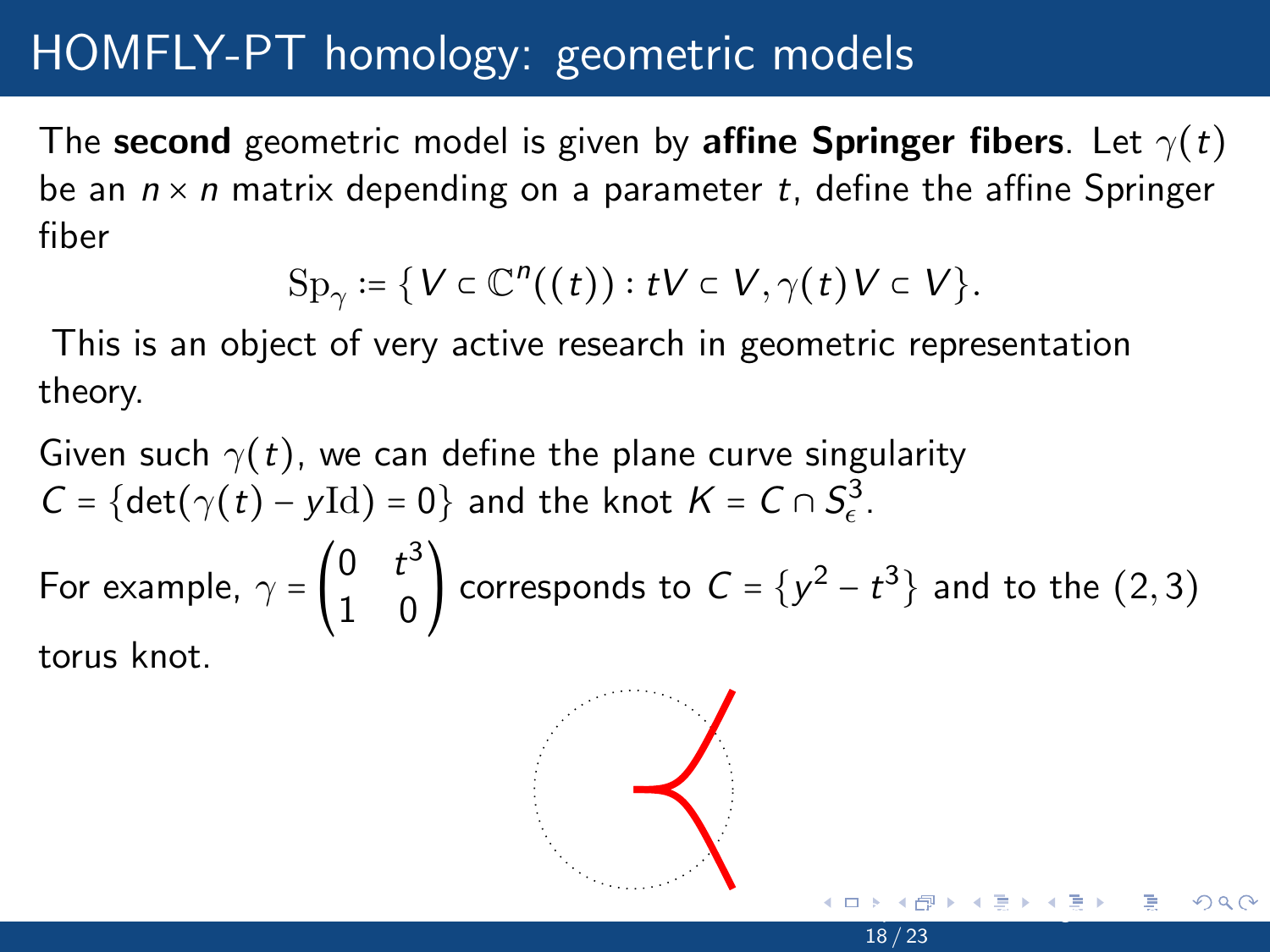## <span id="page-18-0"></span>[HOMFLY-PT homology: geometric models](#page-14-0)

For 
$$
\gamma(t) = \begin{pmatrix} 0 & t^m \\ 1 & 0 \\ \vdots & \vdots \\ 1 & 0 \end{pmatrix}
$$
 the curve  $C = \{y^n - t^m\}$  corresponds to the

 $(m, n)$  torus knot.

### Theorem (G., Mazin)

For such  $\gamma(t)$  the homology of the affine Springer fiber agrees with the q,t-Catalan number.

#### Conjecture (Oblomkov, Rasmussen, Shende, 2012)

Under some mild assumptions on  $\gamma(t)$ , the homology of the affine Springer fiber  $\mathrm{Sp}_\gamma$  is isomorphic to the HOMFLY homology of the link of C.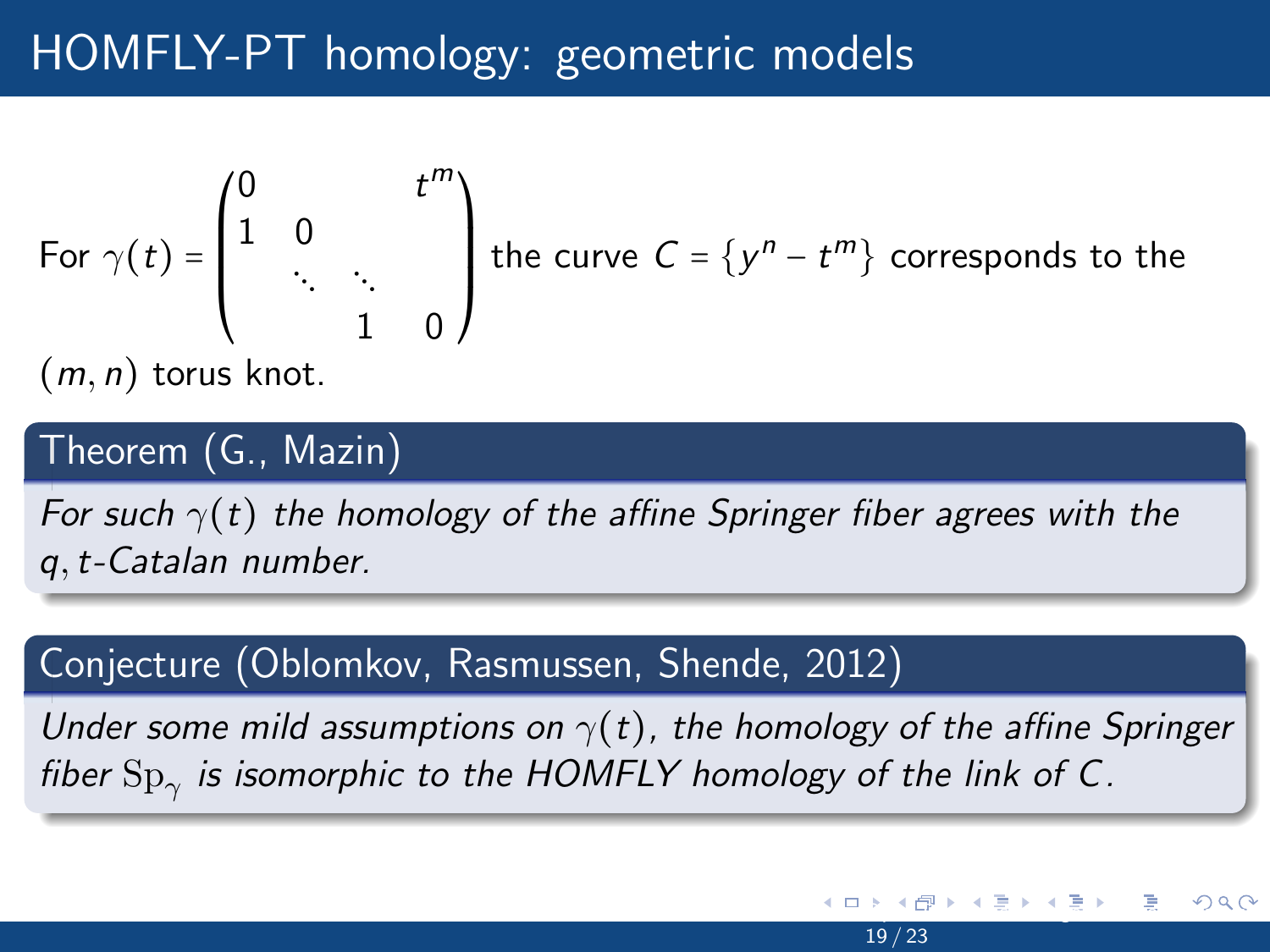<span id="page-19-0"></span>The third geometric model is given by the **Hilbert scheme of points on the plane**  $\mathrm{Hilb}^n(\mathbb{C}^2)$  which is the resolution of singularities of  $(\mathbb{C}^2)^n/S_n.$ Given a braid  $\beta$ , one expects a vector bundle (or a sheaf)  $\mathcal{F}_{\beta}$  on  $\mathrm{Hilb}^n(\mathbb{C}^2)$  such that its space of sections (or sheaf cohomology) matches the HOMFLY homology of the link. The gradings correspond to the action of  $(\mathbb{C}^*)^2$  on  $\text{Hilb}^n(\mathbb{C}^2)$ .

Different (and, conjecturally, equivalent) constructions of  $\mathcal{F}_{\beta}$  were proposed by G.-Negut-Rasmussen, G.-Hogancamp and Oblomkov-Rozansky.

 $P$  and  $P$  in Algebraic Co[m](#page-14-0)binatori[c C](#page-0-0)[ombi](#page-22-0)natoric Combinatoric Combinatoric Combinatoric Combinatorics May 16, 2022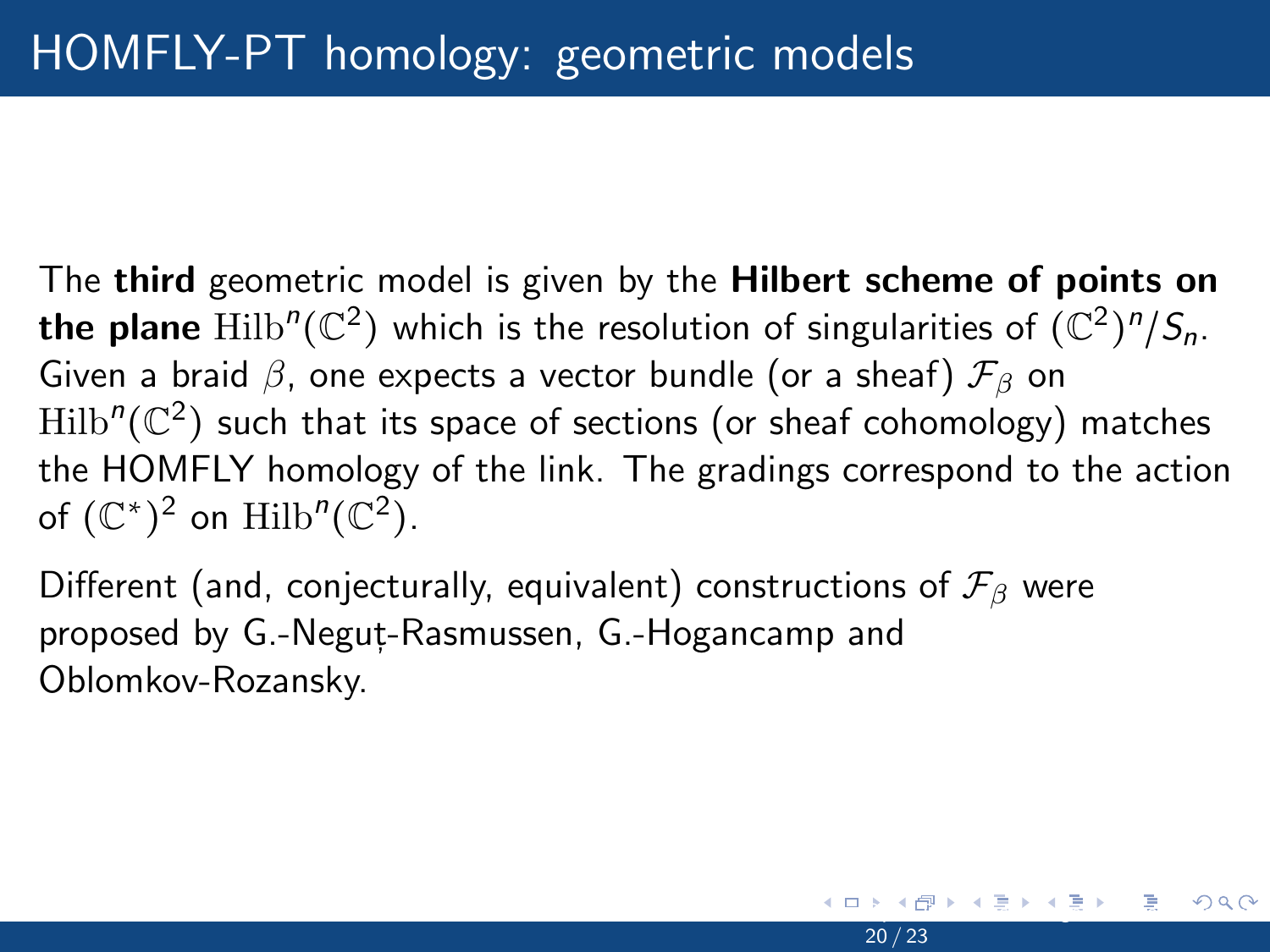<span id="page-20-0"></span>Here are two motivating examples:

#### Example

The  $(n, n+1)$  torus knot corresponds to the line bundle  $\mathcal{O}(1)$  on the punctual Hilbert scheme  $\mathrm{Hilb}^n(\mathbb{C}^2,0).$  By the work of Haiman, the bigraded dimension of its space of sections is given by the  $q, t$ -Catalan number.

#### Example

The  $(n, n)$  torus link corresponds to the vector bundle  $\mathcal{P} \otimes \mathcal{O}(1)$  where  $\mathcal{P}$ is the **Procesi bundle** of rank  $n!$ . By the work of Haiman, its space of sections is isomorphic to  $J = \bigcap_{i \neq j} (x_i - x_j, y_i - y_j)$ .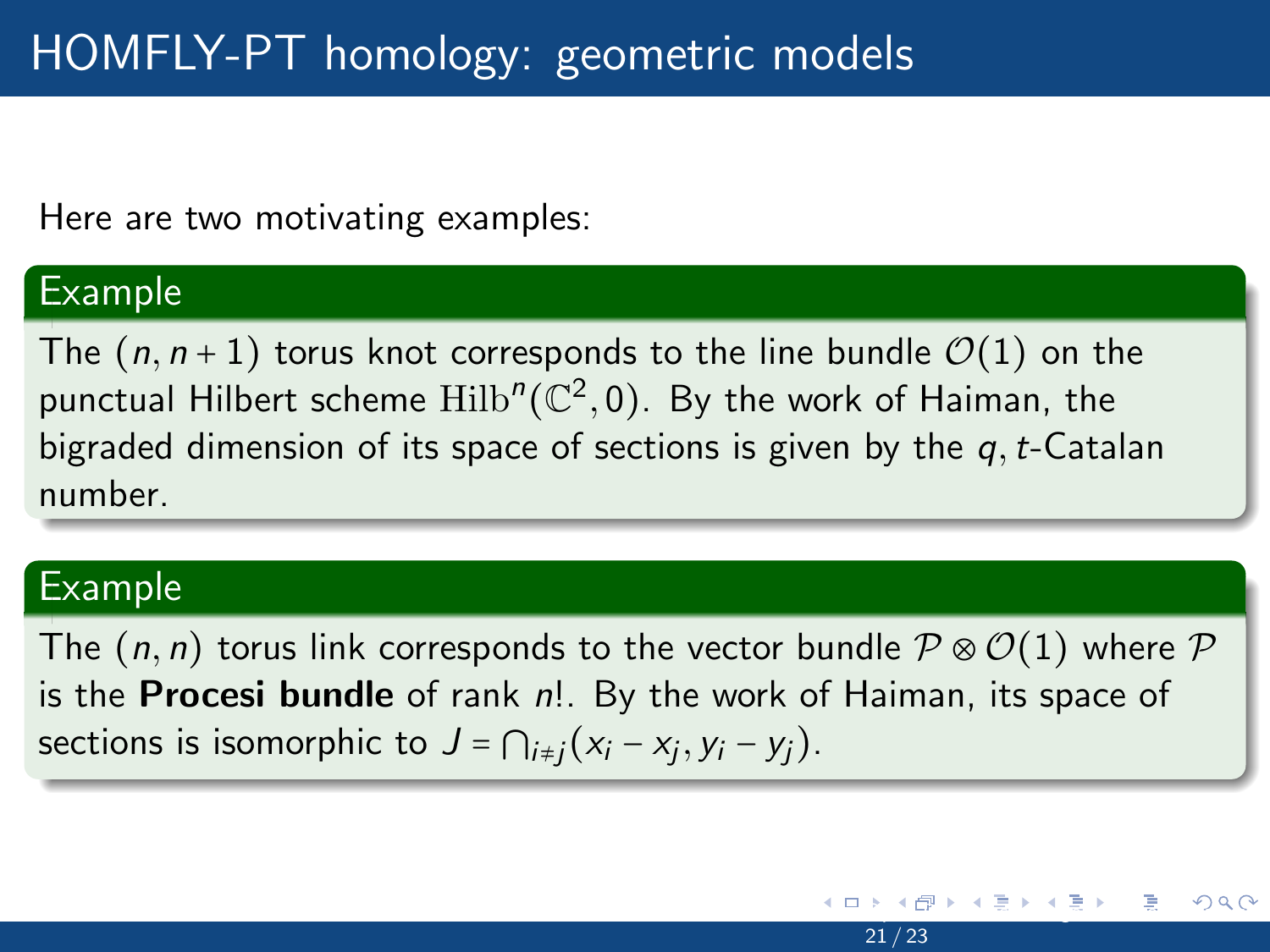<span id="page-21-0"></span>More examples, details and references:

E. Gorsky, M. Hogancamp, A. Mellit. Tautological classes and symmetry in Khovanov-Rozansky homology. arXiv:2103.01212

E. Gorsky, O. Kivinen, J. Simental. Algebra and geometry of link homology. arXiv:2108.10356

K. Nakagane, T. Sano. Computations of HOMFLY homology. arXiv:2111.00388

E. Gorsky, G. Hawkes, A. Schilling, J. Rainbolt. Generalized  $q, t$ -Catalan numbers. Algebraic Combinatorics 3(4) (2020) 855-886.

 $A \equiv A + B$  in  $B$  in  $A \cap C$